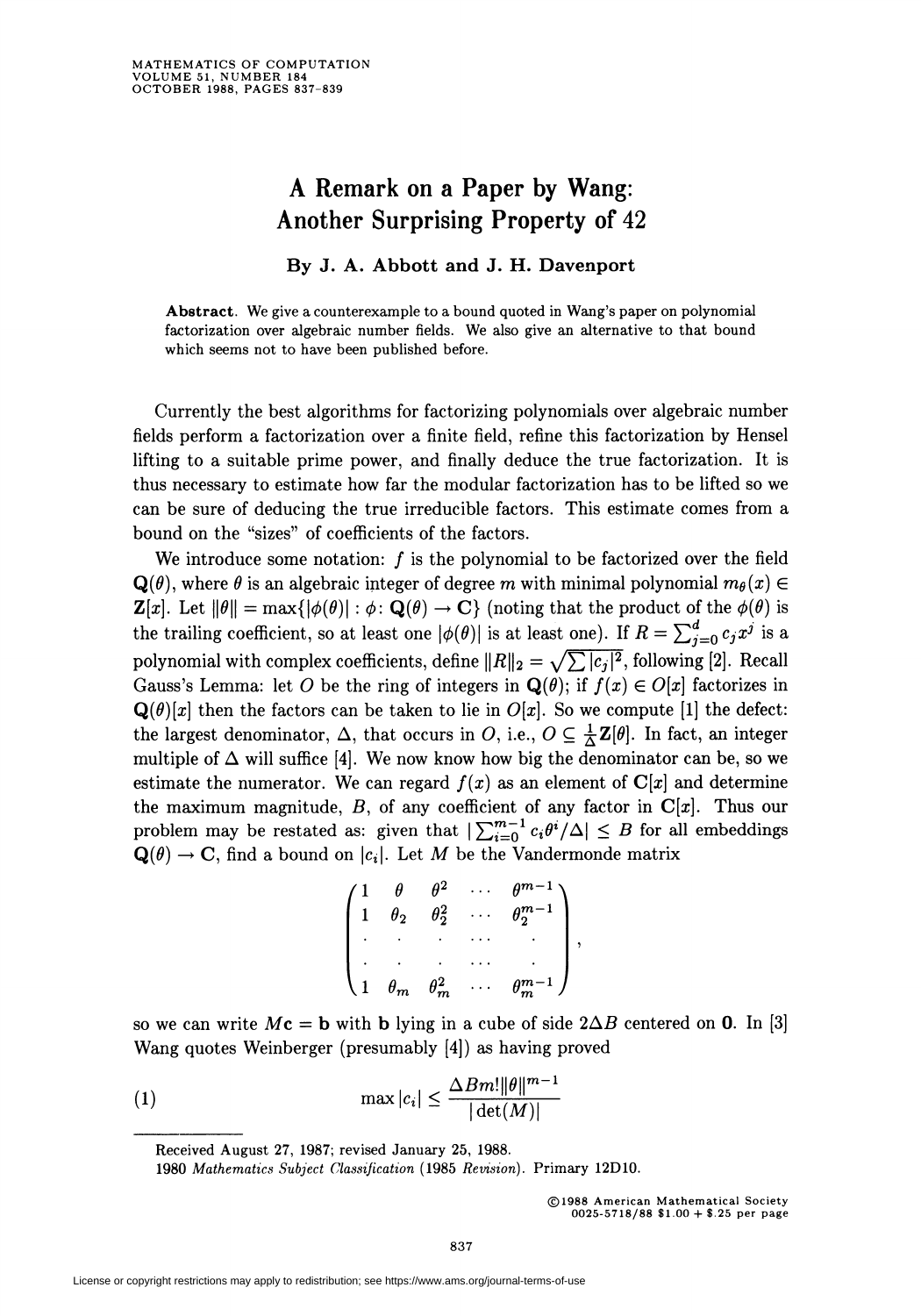whereas [4] gives the very similar formula

$$
(2) \qquad \qquad \max |c_i| \leq \frac{\Delta B m! \|\theta\|^{m(m-1)/2}}{|\det(M)|}.
$$

There is also another "well-known," but apparently unpublished, result which is similar to the bound quoted in [3]:

(3) 
$$
\max |c_i| \leq \frac{\Delta B m! ||m_\theta||_2^{m-1}}{|\det(M)|}.
$$

We give proofs of (2) and (3). Write  $c = M^{-1}b$ , and  $M^{-1} = M^{adj}/det(M)$ . To show (3), we need to use the result of Landau [2] that

$$
\prod\{|\alpha_i|: |\alpha_i|>1 \text{ and } f(\alpha_i)=0\}\leq ||f||_2.
$$

If we expand the determinants which are the entries of  $M^{adj}$ , we find that each entry is the sum of  $(m - 1)!$  terms and each term is a product of the  $\theta_i$  to distinct powers—this gives (2) immediately. Rewriting the terms as in  $ab^2c^3 = (abc)(bc)(c)$ and using Landau's result, we find each term is at most  $||m_{\theta}||_2^{m-1}$ ; hence (3).

Now for a counterexample to (1). Let  $\theta^3 = 42$ . So  $\theta$  can embed in C as 3.476..., or  $-1.738... \pm 3.010...$ *i*. Let  $w = 21\theta^2 + 73\theta - 127$ . Under any of the three embeddings into C, w has magnitude at most 381. The defect for  $Q(\theta)$  is 1, so we can take  $\Delta = 1$ , and  $B = 381$ . Formula (1) would then imply that the coordinates of w with respect to  $\{1, \theta, \theta^2\}$  do not exceed

$$
\frac{1 \times 381 \times 3! \times (3.476...)^2}{\sqrt{27 \times 42^2}} < 126.6,
$$

contradicting the unique representation given above.

This counterexample is the smallest of a family. Pick a noncube  $n \in \mathbb{Z}^+$ , and put  $m_{\theta}(x) = x^3 - n$ . Let  $\beta \in \mathbb{R}$  be a cube root of n; so there are three maps  $\mathbf{Q}(\theta) \to \mathbf{C}$ according as  $\theta \to \beta$ ,  $\omega\beta$ , or  $\omega^2\beta$ , where  $\omega \in \mathbb{C}$  satisfies  $\omega^2 + \omega + 1 = 0$ . Let  $p/q$  be a rational approximation to  $\beta$ ; say  $p/q = \beta + \varepsilon$ . Consider  $w = q\theta^2 + p\theta - \left[\frac{1}{2}q\beta^2\right]$ . If  $\theta \to \beta$ , then  $w \to 2q\beta^2 + q\varepsilon\beta - |\frac{1}{2}q\beta^2| \approx \frac{3}{2}q\beta^2 + q\varepsilon\beta$ . If  $\theta \to \omega\beta$  or  $\omega^2\beta$ , then  $\theta^2 = \beta\theta$  (complex conjugate), so  $w \to -q\beta^2 + q\epsilon\theta - \left|\frac{1}{2}q\beta^2\right| \approx -\frac{3}{2}q\beta^2 + q\epsilon\theta$ . By Dirichlet's theorem on Diophantine approximation we can make  $\varepsilon < q^{-2}$ , so we may ignore  $\varepsilon$  terms and find that (1) gives the bound on the coordinates of w as

$$
\frac{\frac{3}{2}q\beta^2 \times 3! \times \beta^2}{\sqrt{27}\beta^3} = \sqrt{3}q\beta.
$$

Hence the formula fails if  $\frac{1}{2}q\beta^2 > \sqrt{3}q\beta$ , i.e., if  $\beta > 2\sqrt{3}$ . Note that  $(2\sqrt{3})^3 \approx 41.6$ , so  $n = 42$  is the smallest integer for which a counterexample of this family can exist.

School of Mathematical Sciences University of Bath Claverton Down Bath, Avon BA2 7AY England E-mail: jaa@uk.ac.bath.maths jhd@uk.ac.bath.maths